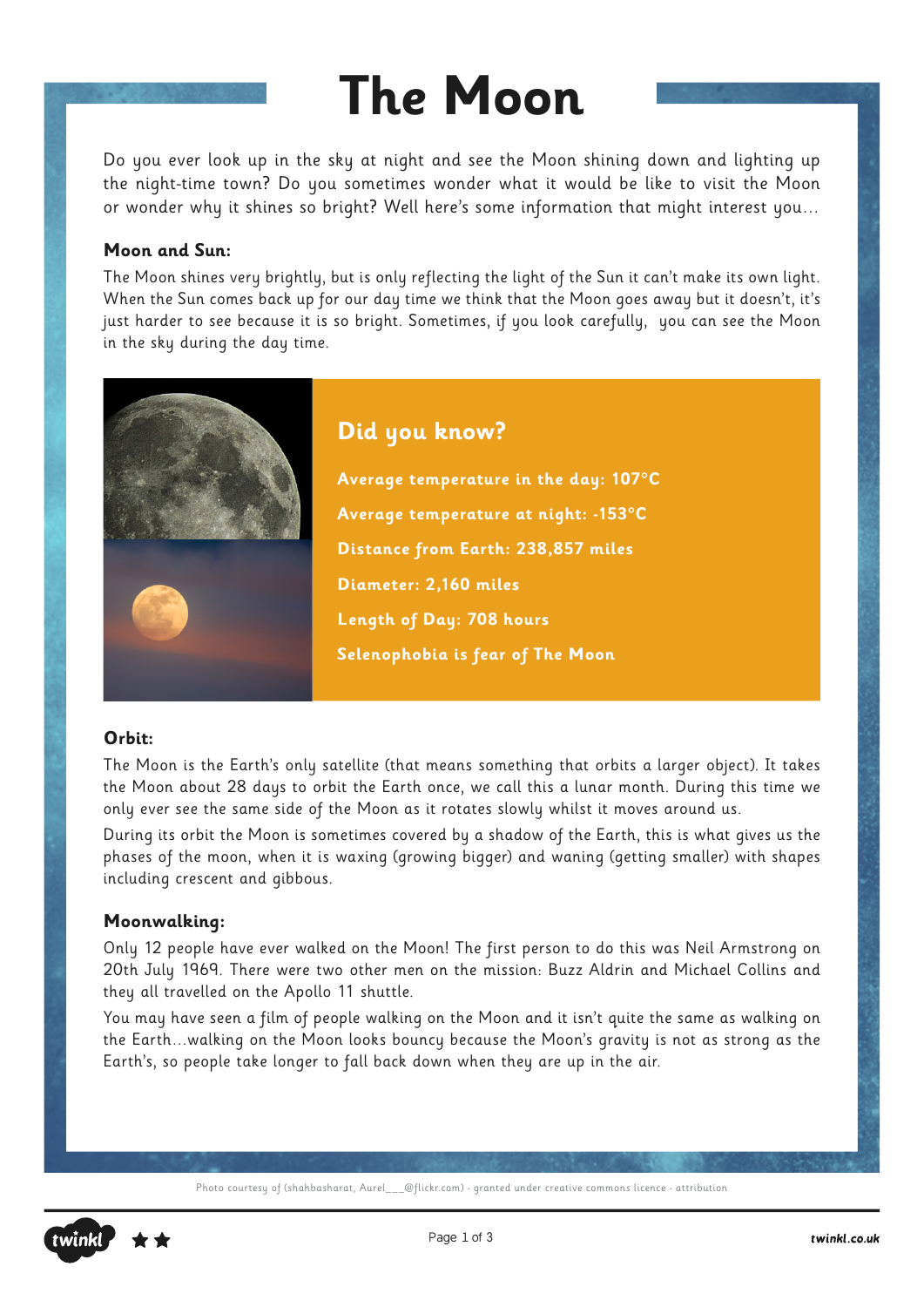# **Questions About The Moon**

1. How many people were on the first moon landing mission?

2. How does the moon look like it lights up when it doesn't?

3. What is a satellite?

4. How much colder is the Moon at night than in the daytime?

5. What causes the shadow on the Moon?

6. Why is the Moon colder than Earth at night?

7. Where does the Moon go in the daytime?

8. How long does it take the Moon to orbit the Earth?

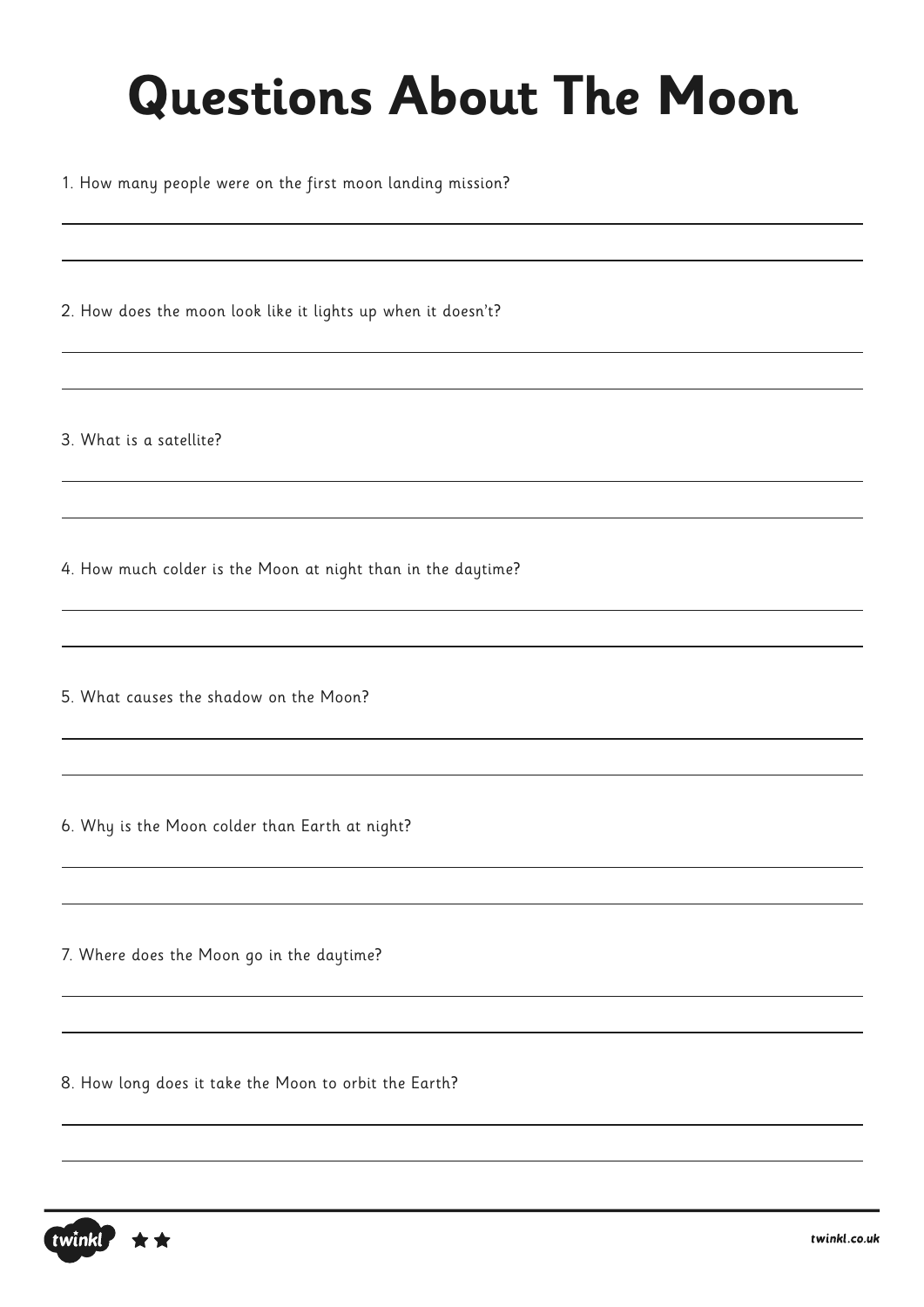9. How far did Neil Armstrong travel to get to the Moon?

10. Work out how long it would take a car travelling at 70mph to get to the Moon.

a: In hours

b: In days